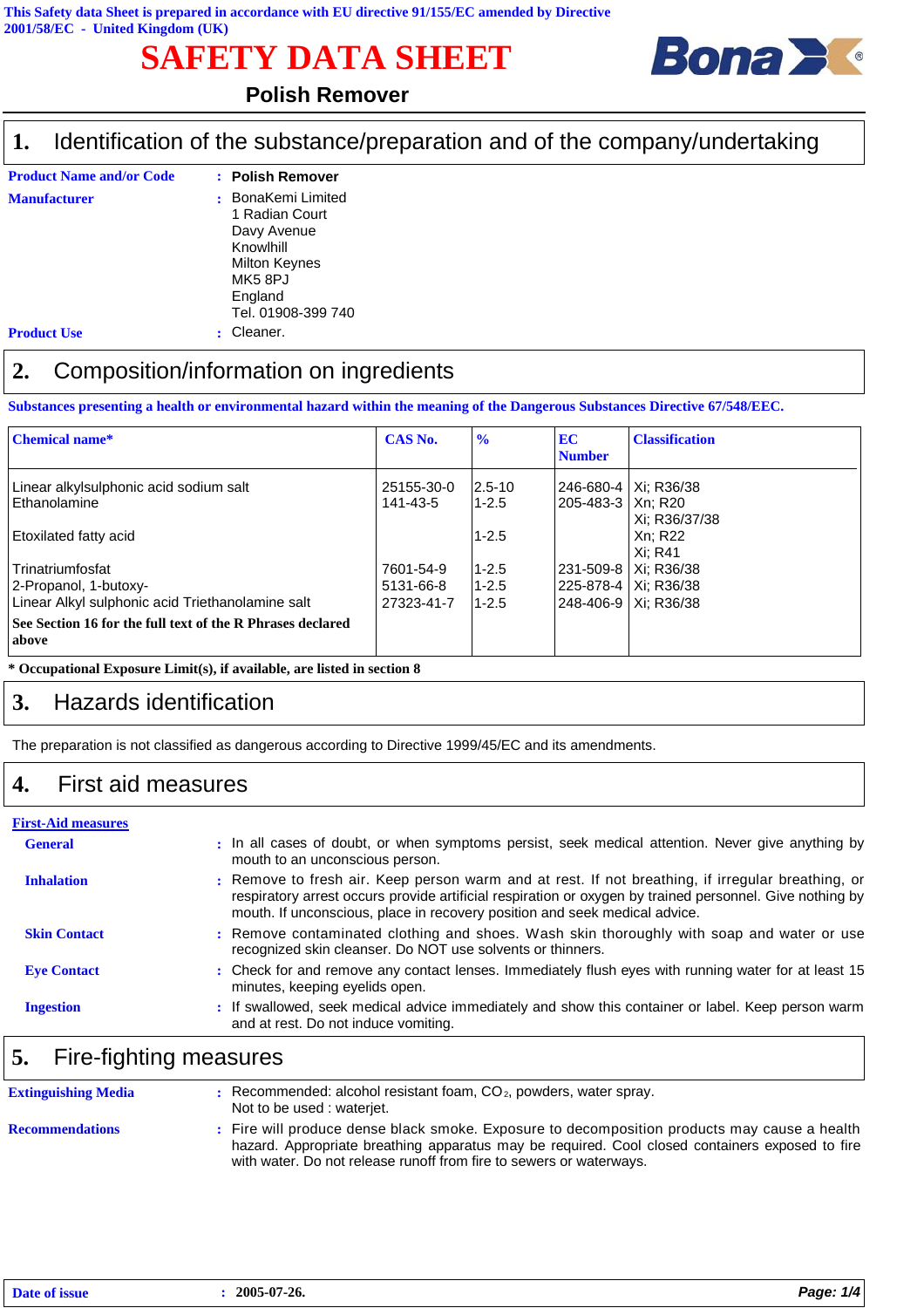#### *Polish Remover* **Personal precautions** : Avoid breathing vapor or mist. Refer to protective measures listed in sections 7 and 8. **6.** Accidental release measures **Spill :** Contain and collect spillage with non-combustible absorbent materials, e.g. sand, earth, vermiculite, diatomaceous earth, and place in container for disposal according to local regulations (see section 13). Do not allow to enter drains or watercourses. Clean preferably with a detergent; avoid use of solvents. If the product contaminates lakes, rivers, or sewers, inform the appropriate authorities in accordance with local regulations. **Note: See section 8 for personal protective equipment and section 13 for waste disposal. Handling** Handling and storage **Storage 7.** : Keep container tightly closed. Avoid contact with skin and eyes. Avoid inhalation of vapors and spray mist. Eating, drinking and smoking should be prohibited in area where this material is handled, stored and processed. Workers should wash hands and face before eating, drinking and smoking. Put on appropriate personal protective equipment (see Section 8). Never use pressure to empty: container is not a pressure vessel. Always keep in containers made from the same material as the original one. Comply with the health and safety at work laws. Store in accordance with local regulations. Store in a cool, well-ventilated area away from incompatible materials and ignition sources. Keep away from: OXIDIZING AGENTS, strong alkalis, strong acids. No smoking. Prevent unauthorized access. Containers that are opened must be carefully resealed and kept upright to prevent leakage. Do not empty into drains.. **:**

#### **8.** Exposure controls/personal protection

| <b>Engineering measures</b>           | : Provide adequate ventilation. Where reasonably practicable, this should be achieved by the use of<br>local exhaust ventilation and good general extraction. If these are not sufficient to maintain<br>concentrations of particulates and solvent vapors below the OEL, suitable respiratory protection<br>must be worn. |
|---------------------------------------|----------------------------------------------------------------------------------------------------------------------------------------------------------------------------------------------------------------------------------------------------------------------------------------------------------------------------|
| <b>Occupational Exposure Limits</b>   | : Not available.                                                                                                                                                                                                                                                                                                           |
| <b>Personal protective equipment</b>  |                                                                                                                                                                                                                                                                                                                            |
| <b>Respiratory system</b>             | : If workers are exposed to concentrations above the exposure limit, they must use appropriate,<br>certified respirators.                                                                                                                                                                                                  |
| <b>Skin and body</b>                  | : Not applicable.                                                                                                                                                                                                                                                                                                          |
| <b>Hands</b>                          | : For prolonged or repeated handling, use gloves: nitrile.                                                                                                                                                                                                                                                                 |
|                                       | Barrier creams may help to protect the exposed areas of the skin, but should not be applied once<br>exposure has occurred.                                                                                                                                                                                                 |
| <b>Eyes</b>                           | : Use safety eyewear designed to protect against splash of liquids.                                                                                                                                                                                                                                                        |
| <b>Environmental exposure control</b> |                                                                                                                                                                                                                                                                                                                            |

Do not allow to enter drains or watercourses.

## **9.** Physical and chemical properties

| <b>Physical state</b>   | $:$ Liquid.                         |
|-------------------------|-------------------------------------|
| <b>Odor</b>             | : Pleasant.                         |
| <b>Color</b>            | : Green. Blue.                      |
| <b>Flash point</b>      |                                     |
| рH                      | $: 11$ [Basic.]                     |
| <b>Specific gravity</b> | : 1 (Water = 1)                     |
| <b>Solubility</b>       | : Soluble in cold water, hot water. |
|                         |                                     |

| <b>Date</b><br>- or<br>- ISSUt | 2005-07-26. | 2/4 |
|--------------------------------|-------------|-----|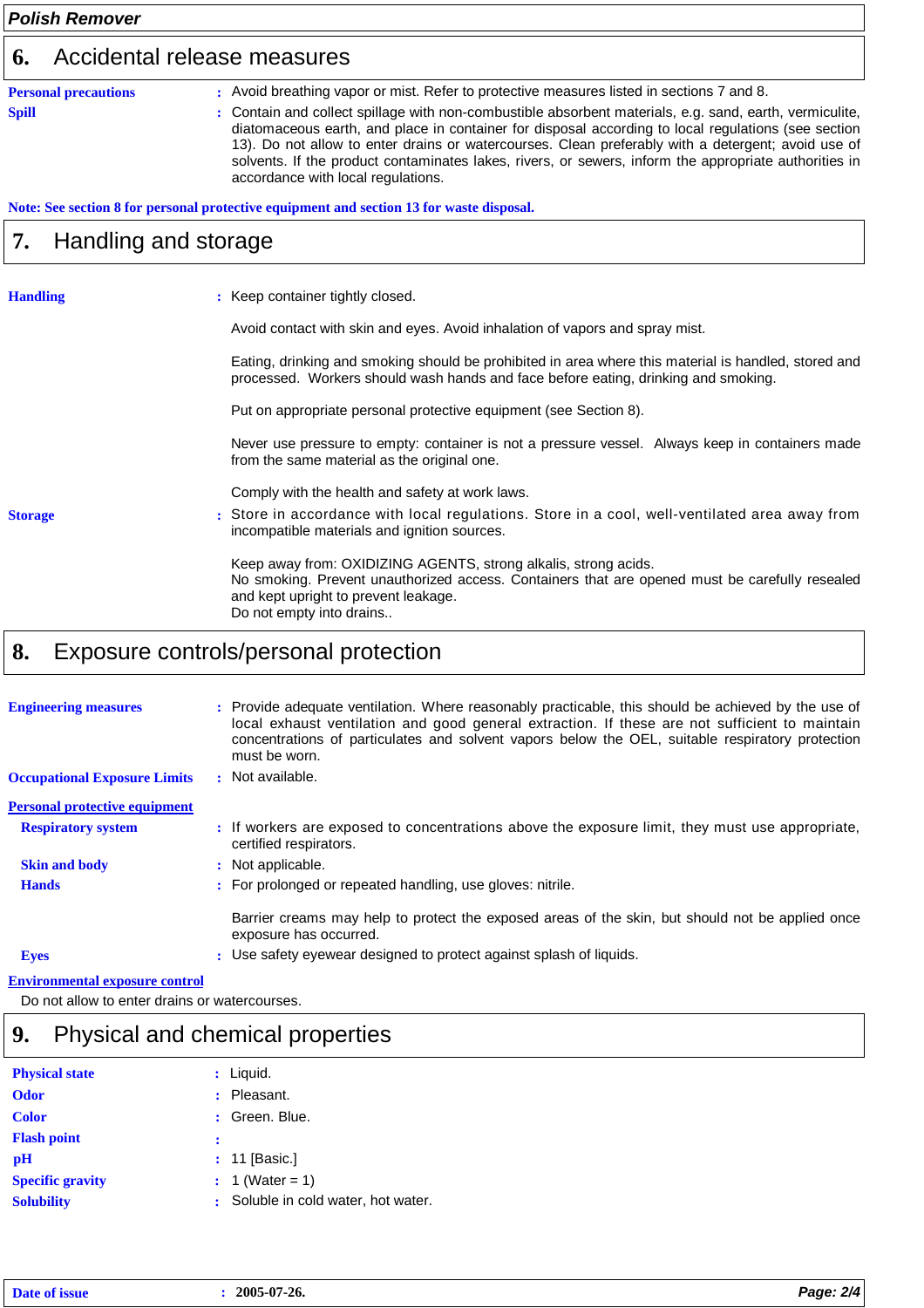### 10. Stability and reactivity

Stable under recommended storage and handling conditions (see section 7).

Hazardous decomposition products: carbon monoxide, carbon dioxide, smoke, oxides of nitrogen.

Keep away from the following materials to prevent strong exothermic reactions: OXIDIZING AGENTS, strong alkalis, strong acids.

## **11.** Toxicological information

There is no data available on the preparation itself. The preparation has been assessed following the conventional method of the Dangerous Preparations Directive 1999/45/EC and is classified for eco-toxicological properties accordingly. See Sections 2 and 15 for details.

Repeated or prolonged contact with the preparation may cause removal of natural fat from the skin, resulting in non-allergic contact dermatitis and absorption through the skin. If splashed in the eyes, the liquid may cause irritation and reversible damage.

# **12.** Ecological information

There is no data available on the preparation itself. Do not allow to enter drains or watercourses.

The preparation has been assessed following the conventional method of the Dangerous Preparations Directive 1999/45/EC and is not classified as dangerous for the environment.

| <b>Ecotoxicity Data</b> |                |               |               |
|-------------------------|----------------|---------------|---------------|
| <b>Ingredient Name</b>  | <b>Species</b> | <b>Period</b> | <b>Result</b> |
| Ethanolamine            | Fish (LC50)    | $96$ hour(s)  | $150$ mg/l    |
|                         | Daphnia (EC50) | $24$ hour(s)  | 140 mg/l      |
| Trinatriumfosfat        | Fish (LC50)    | 48 hour(s)    | 1650 mg/l     |
| 2-Propanol, 1-butoxy-   | Fish (LC50)    | $96$ hour(s)  | 560 mg/l      |
|                         | Fish (LC50)    | 96 hour(s)    | 1000 mg/l     |
|                         | Daphnia (EC50) | 48 hour(s)    | $>1000$ mg/l  |

#### **Ecological information**

**Ecotoxicity Data**

| <b>Ingredient Name</b>                |                  |            |             | <b>Persistence/degradability</b>   |                   |                                    |         | <b>Bioaccumulative potential</b> |
|---------------------------------------|------------------|------------|-------------|------------------------------------|-------------------|------------------------------------|---------|----------------------------------|
|                                       | BOD <sub>5</sub> | <b>COD</b> | <b>ThOD</b> | <b>Aquatic</b><br><b>Half-life</b> | <b>Photolysis</b> | <b>Biodegradability LogPow BCF</b> |         | <b>Potentia</b>                  |
| Ethanolamine<br>Etoxilated fatty acid |                  |            |             |                                    |                   | Readily<br>Readily                 | $-1.31$ | low                              |
| 2-Propanol,<br>1-butoxy-              |                  |            |             |                                    |                   | Readily                            | 1.15    | low                              |

#### **13.** Disposal considerations

Do not allow to enter drains or watercourses.

Dispose of according to all federal, state and local applicable regulations.

**European Waste Catalogue :** 20 01 30 **(EWC)**

**Hazardous Waste :** To present knowledge of the supplier, this product is not regarded as hazardous waste as defined by EU Directive 91/689/EC.

## **14.** Transport information

| <b>Land - Road/Railway</b> |                  |
|----------------------------|------------------|
| <b>UN</b> number           | : Not regulated. |
| <b>Sea</b>                 |                  |
| <b>UN</b> number           | : Not regulated. |
| <b>Marine Pollutant</b>    | No.              |
| Air                        |                  |
| <b>UN</b> number           | : Not regulated. |
| <b>Inland waterways</b>    |                  |
| <b>UN</b> number           | : Not regulated. |
|                            |                  |

| 2005-07-26.<br>----<br>$\overline{\phantom{0}}$ | 310 |
|-------------------------------------------------|-----|
|-------------------------------------------------|-----|